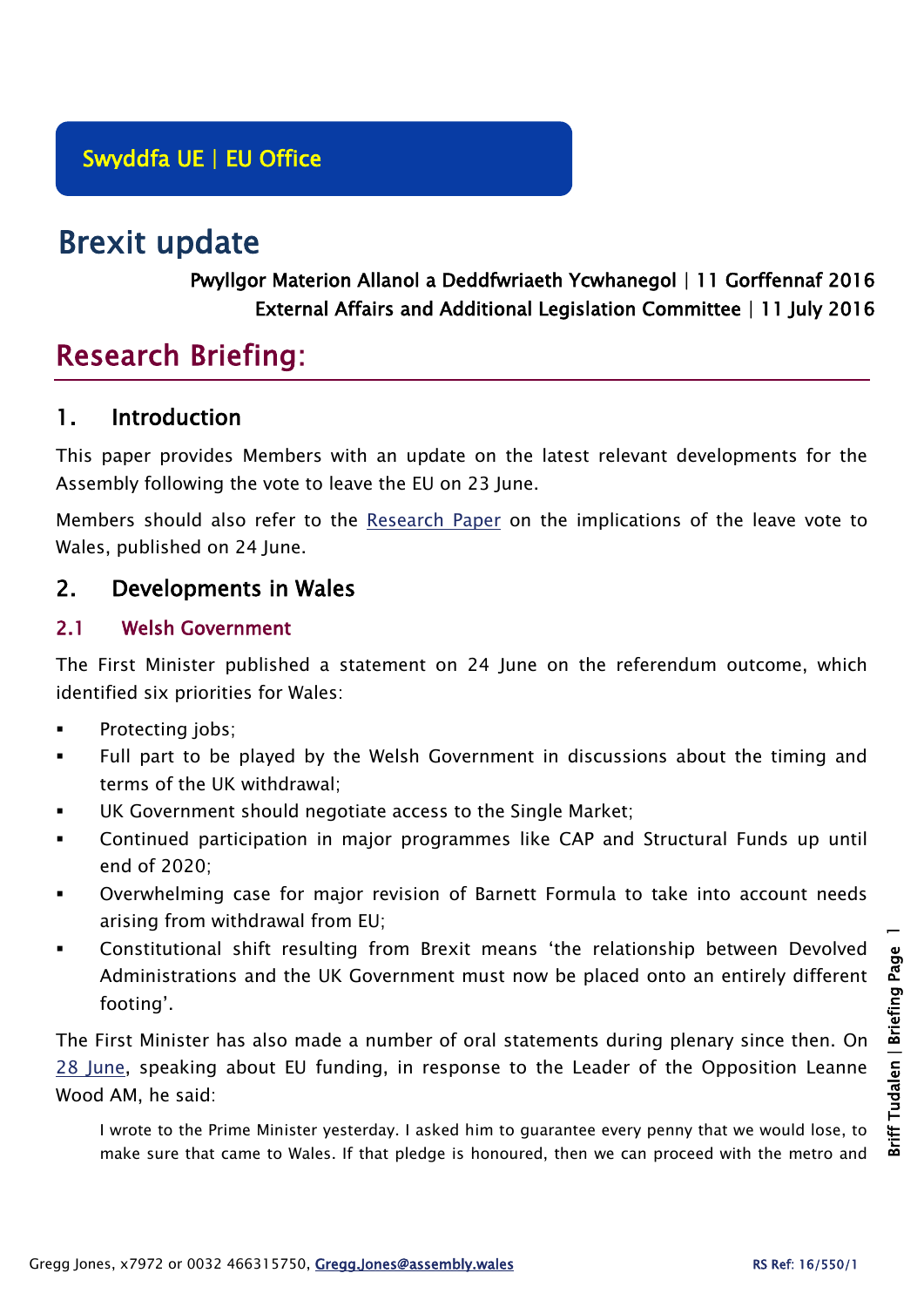other projects. If that promise is not honoured, then there are substantial financial gaps in many projects that would benefit the people of Wales. [13.47]

The First Minister speaking about the Welsh Government's Brussels Office stated:

…we will be establishing a specialist team in our Brussels office whose job it will be to talk and negotiate directly with the European Commission. It doesn't have to be instead of working with the UK Government, but we need to make sure that Wales has a voice, and a strong voice.

Cabinet Secretary for the Environment and Rural Affairs Lesley Griffiths AM issued a [statement on 6 July](http://gov.wales/about/cabinet/cabinetstatements/2016-new/euexit/?lang=en) of the implications of Brexit to Wales. The statement referred to a meeting with NFU Cymru on 4 July and noted the intention to undertake a series of similar meetings with stakeholders across a range of sectors to discuss concerns and ideas on Brexit.

Mark Drakeford AM, Cabinet Secretary for Finance and Local Government, met with his counterparts in the Scottish Government and Northern Ireland Executive, in Cardiff on 11 July to discuss the implications of the EU referendum to their portfolios. The Welsh Government issued a [press release](http://gov.wales/newsroom/finance1/2016/58421441/?lang=en) following the meeting stating the Ministers had agreed to work together on 'important financial issues of common interest' including seeking firm commitments from the UK Government on continued EU related funding streams.

#### 2.2 NFU Cymru

NFU Cymru has launched a [consultation](https://www.nfu-cymru.org.uk/news/latest-news/nfu-cymru-seeks-views-in-post-brexit-consultation/) of its members to ascertain views on the views on a policy and regulatory landscape post-Brexit. The NFU Cymru Council agreed 10 principles of what it considers a future domestic farming policy should look like, under the slogan "Working towards a productive, profitable and progressive post Brexit Welsh agricultural industry". The consultation seeks the views of the farming sector on these principles.

#### $2.3$  WI GA

The WLGA published a statement following the EU referendum result which focused on the potential impact of Brexit on local service delivery and funding. Councillor Bob Wellington, leader of the WLGA said:

Councils have strong links with Europe not least when it comes to the use of structural funds, workforce rights and legislation across key areas like food safety and air pollution. While we are signalling an end to our membership of the EU it is vital that promises made during the Referendum by the Leave campaign to protect regeneration funding in Wales are honoured. For City Regions, City Deals, the Metro and other big investment projects a new and dynamic UK regional policy will now be required.

The WLGA wholeheartedly supports the call of the First Minister for a revision of the Barnett formula and a new financial settlement for Wales. We also fundamentally oppose any emergency budget that sets out further cuts and renewed austerity with councils once again bearing the strain.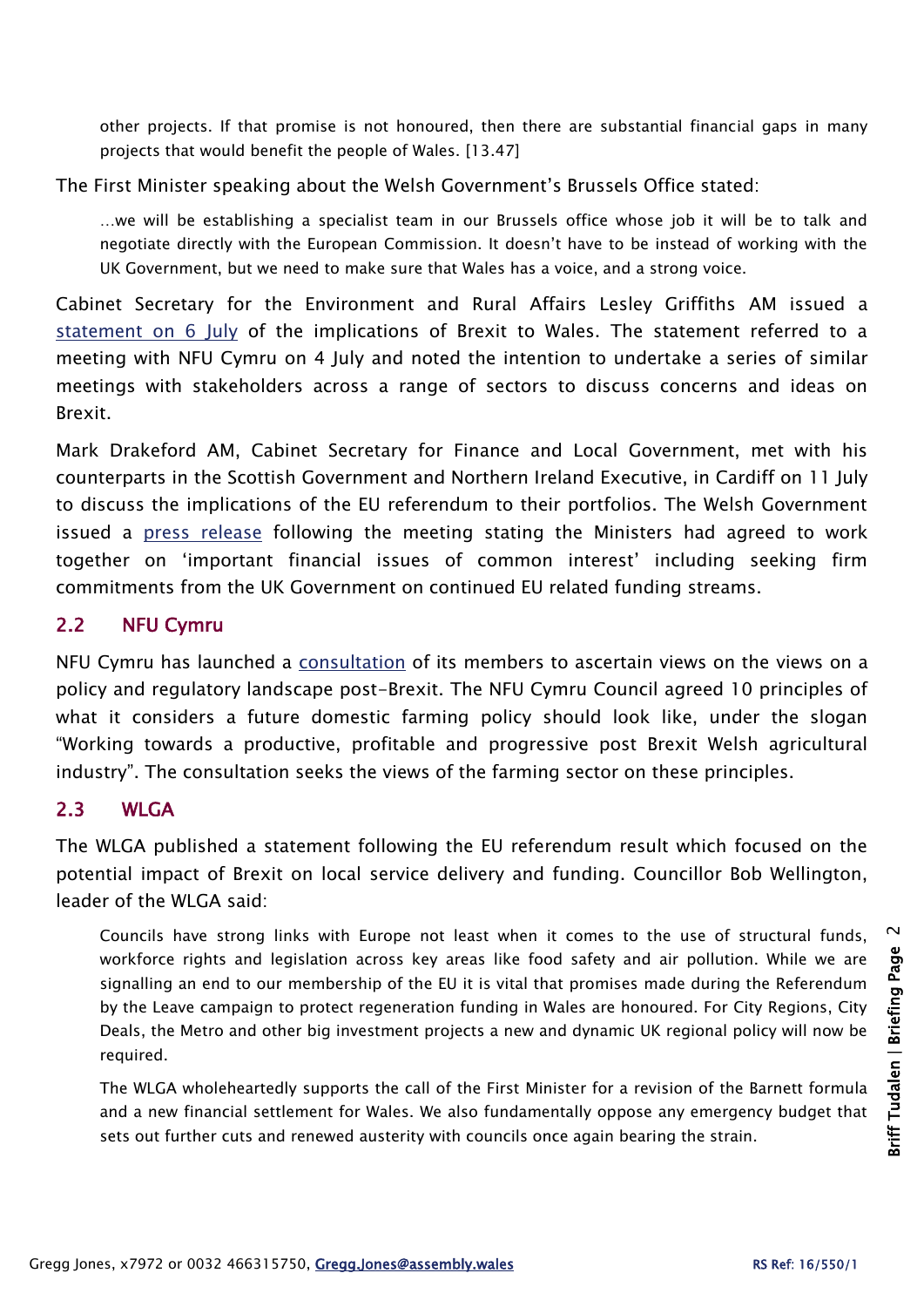#### 2.4 Fisheries

The National Federation of Fishermen's Organisations (a UK-wide organisation) [issued a](http://nffo.org.uk/news/brexit.html)  [statement](http://nffo.org.uk/news/brexit.html) on 24 June outlining the key questions that the UK Government and Devolved Administrations will need to address. These include: what new bilateral or trilateral agreements will be put in place to managed shared stocks with EU Member States; how will access for foreign vessels to UK waters be regulated; what market access arrangements will exist for fisheries products; what new arrangements will be put in place within the UK; and how will the transition to any new arrangements be managed.

# 3. EU level developments

The European Council met on 27 June and Prime Minister David Cameron gave an update to EU leaders on the outcome of the EU Referendum. He did not, of course, give notification under Article 50 of the UK's intention to leave, having already announced that this would be a decision for the next Prime Minister and UK Government.

On 28 June the Heads of State and Government of the other EU 27 Member States (EU27) held an informal meeting to discuss Brexit. This was a sign of things to come: once the UK does formally notify its intention to leave, from which point the EU27 will meet as a bloc without the UK participation when discussing Brexit-related matters.

One of the strong messages coming out of this meeting was that there will not be 'informal negotiations' with the UK prior to Article 50 being triggered by the UK Government.

German Chancellor Angela Merkel took a conciliatory tone on 24 June saying there was [no](http://www.euronews.com/2016/06/25/no-need-to-be-nasty-merkel-wants-clear-headed-brexit-talks/)  [need for the EU to be nasty towards the UK](http://www.euronews.com/2016/06/25/no-need-to-be-nasty-merkel-wants-clear-headed-brexit-talks/) as well as warning against hasty or kneejerk reactions to the Brexit vote. However, she has since also stated that there cannot be 'cherry picking' for the UK and that [negotiations with the UK will not be easy.](http://www.bbc.co.uk/news/world-europe-36764945) She has also [called](http://www.independent.co.uk/news/uk/politics/brexit-eu-referendum-angela-merkel-article-50-leave-europe-negotiations-talks-a7132261.html) for the UK to clarify quickly how it wants to shape its future relations with the EU. French President Hollande called for a speedy exit for the UK from the EU and [stated Brexit could not](https://www.theguardian.com/world/2016/jul/01/brexit-cannot-be-cancelled-or-delayed-says-francois-hollande)  [be cancelled or delayed.](https://www.theguardian.com/world/2016/jul/01/brexit-cannot-be-cancelled-or-delayed-says-francois-hollande)

The question as to who will lead the negotiations between the EU27 and the UK has also been in the news, with EU news web-site [Politico.eu](http://www.politico.eu/article/brussels-power-struggle-over-brexit-negotiations/) talking of a power struggle between the Council and the Commission as to who would fill this role. Juncker has been taking a prominent role in the weeks since the referendum, making a number of statements on the Brexit process and negotiations, calling on the UK to 'get on' with the process of withdrawal, calling for UKIP MEPs to resign from their roles, and saying the approach to negotiations with the UK will not be undertaken in a 'hostile mood'.

Juncker also sent European Commission staff an e-mail on 27 June, seen as a message of reassurance to the 1300+ British nationals working in the Commission about their immediate future in the Commission.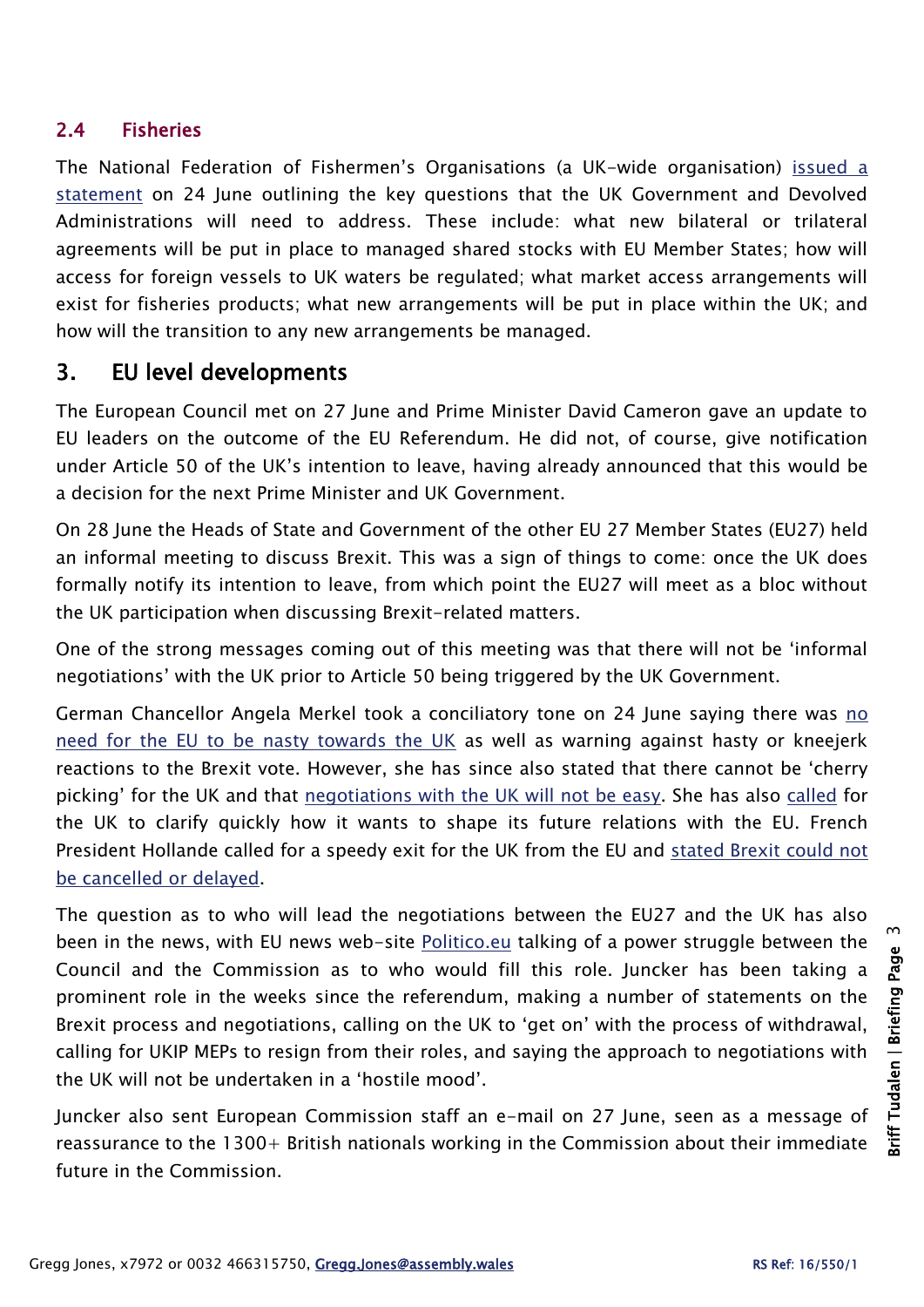A number of media reports have suggested Juncker's position is under pressure – time will tell if there is substance to this and if we will see any changes at the top of the Commission and Parliament.

Similarly the future of European Parliament President Martin Schulz has been in the news. Schulz is due to stand down as President in January 2017, under a deal agreed between the EPP (centre right) and S&D (centre left) groups in the European Parliament. However, Schulz is understood to be seeking to extend his office until the end of the current Parliament (2019), a move that will be resisted by the EPP group.

The European Parliament debated Brexit at its mini-plenary in Brussels on 28 June, and the following week at plenary in Strasbourg. This meeting featured widely-reported 'heated' exchanges between MEPs of different political persuasions and European Commission President Jean-Claude Juncker.

UK Commissioner Lord Hill resigned his position on the Commission (as Commissioner for Financial Stability, Financial Services and Capital Markets Union), and it was announced last week that the UK Ambassador to France, Sir Julian King, was to be nominated as Lord Hill's replacement, albeit with a different portfolio. Sir Julian met Juncker on 11 July and was endorsed by Juncker. He will now have to appear before European Parliament hearing before he can formally take up the role of Commissioner.

Trade Commissioner Cecilia Malmstrom made a statement that negotiations with the UK on a post-Brexit deal would not start until the negotiations on withdrawal from the EU had been concluded. The UK Government has made clear it does not agree with this interpretation of Article 50, Minister for Europe David Lidington, speaking at the House of Lords EU Select Committee on 5 July, stating (page 15 of [transcript\)](http://www.parliament.uk/business/committees/committees-a-z/lords-select/eu-select-committee-/news-parliament-2015/june-post-council-evidence-ministers/):

The words of Article 50 imply that there are two stages, because it refers to the fact that the negotiations about departure may take account of the future relationship between the departing member and the European Union. They are two different things, but Article 50 in no way prevents negotiations taking place in parallel rather than in sequence. It is a matter of political choice. [Bold added]

The relevant section of Article 50 which refers to the process of withdrawal negotiations and the future relationship with the EU is paragraph 2:

2. A Member State which decides to withdraw shall notify the European Council of its intention. In the light of the guidelines provided by the European Council, the Union shall negotiate and conclude an agreement with that State, setting out the arrangements for its withdrawal, taking account of the framework for its future relationship with the Union.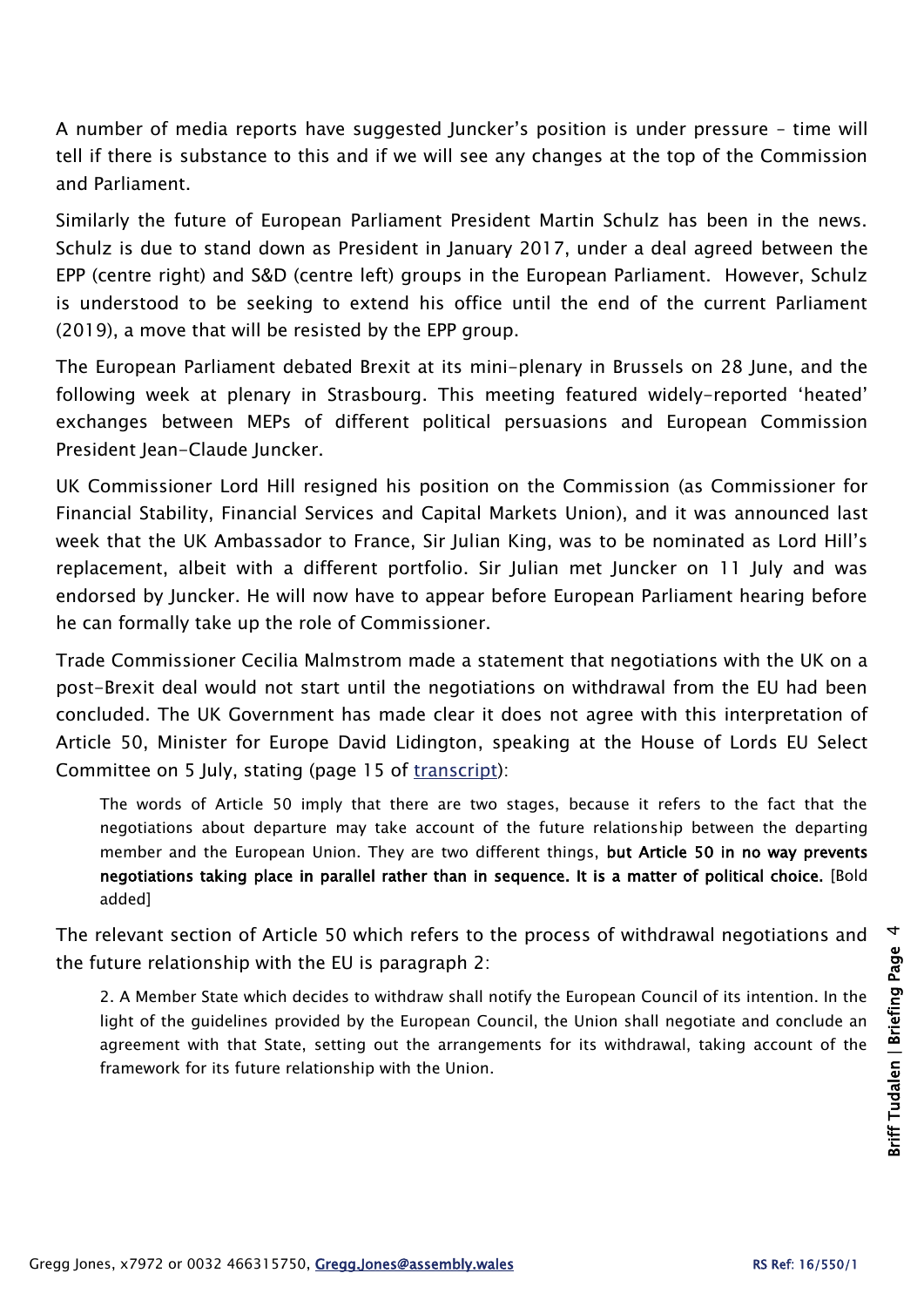# 4. UK level developments

# 4.1 Triggering Article 50

In his resignation speech following the EU referendum, David Cameron stated that the decision on when to trigger Article 50 would rest with the next Prime Minister and government, once they were in place.

The role of Parliament in the process of triggering Article 50 has also been raised since the referendum outcome. The UK Government is arguing that the Prime Minister can trigger Article 50 without Parliament's consent, through the use of 'the Royal Prerogative'. This [article on the UK Constitutional Law Association web-site](https://ukconstitutionallaw.org/2016/07/08/thomas-fairclough-article-50-and-the-royal-prerogative/) provides a comprehensive and readable explanation of the issues around this.

A [legal challenge for](http://www.theguardian.com/politics/2016/jul/08/legal-attempt-prevent-brexit-preliminary-hearing-article-50) a judicial review of the use of these prerogative powers will be heard at a preliminary hearing on 19 July. Giving evidence to the House of Lords EU Committee on 5 July UK Government Minister Oliver Letwin said the government's legal advice was clear that the use of the Royal Prerogative in this case was justified, and they were confident they would be able to defend this position against legal challenge.

#### 4.2 New Prime Minister and new UK Government

The events surrounding the successor to Cameron as Tory party leader and Prime Minister have been followed closely in UK media so we do not propose to reiterate these in detail here.

The appointment of the new leader, and Prime Minister, had originally been expected to be delayed until September. However, the withdrawal of Angela Leadsom MP from the Tory party leadership race on Monday has radically altered this timeframe. Theresa May is expected to be confirmed as Prime minister this week, following Cameron's resignation on Wednesday.

In a [statement](http://tmay.co.uk/) published on Monday Theresa May identified, in relation to Brexit:

The need of course to negotiate the best deal for Britain in leaving the EU and to forge a new role for ourselves in the world. Brexit means Brexit and we're going to make a success of it.

When launching her bid to be Tory leader at the end of June [Theresa May said](http://www.reuters.com/article/us-britain-eu-may-ministers-factbox-idUSKCN0ZS1GB) she intended:

…to create a new government department responsible for conducting Britain's negotiation with the EU and for supporting the rest of Whitehall in its European work.

"That department will be led by a senior Secretary of State -- and I will make sure that the position is taken by a member of parliament who campaigned for Britain to leave the EU."

## 4.3 Oliver Letwin scoping Brexit preparations

Clearly these events will have a direct impact on the preparatory work being undertaken by the Cameron government to lay the ground for the new government.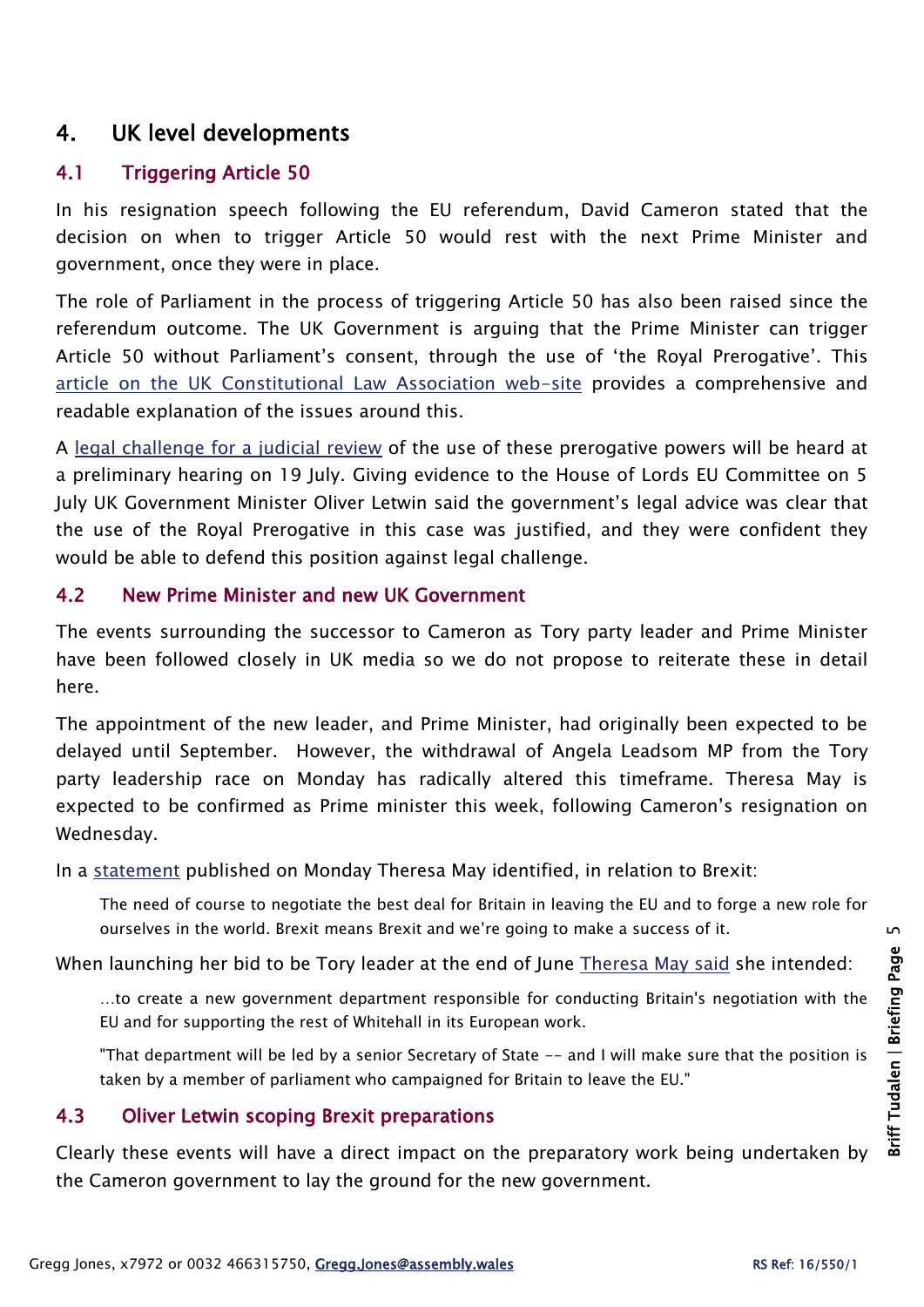Cameron had, in the aftermath of the EU referendum outcome, appointed Oliver Letwin MP, Minister for Government Policy, Cabinet Office to scope out the implications of different Brexit scenarios for the UK. Mr Letwin appeared before a number of Parliamentary Committees last week to discuss the nature of his work. He told the Committee that he was working to an end date of 9 September, which was the working assumption for when the new Prime Minister and government was expected to be in place.

Mr Letwin described his role as comprised of three elements:

- Building a team: drawing together the necessary expertise (from Whitehall Departments and external recruitment) to prepare for the negotiations and for Brexit.
- Fine-grained detailed factual work: identify constraints, background situations that will need to be understood by those undertaking the negotiations after the new government is in place. He gave the example of detailed analysis of tariff and non-tariff barriers and impacts these would have on individual products/services.
- Options papers: prepare options papers on a wide range of different issues affected by Brexit. Aim to create as much flexibility for new government in its consideration of different negotiating options.

He underlined in his evidence that this preparatory work would not involve any engagement in negotiations, nor would it attempt to pre-judge different options or scenarios to be taken by the UK in these negotiations. He stated that this would be the task of the future Prime Minister and government.

It remains to be seen what will now happen to Letwin's taskforce following these events, and whether this work will be morphed into the new 'Brexit' Department Thereas May said she would create on becoming leader. It also remains to be seen what role if any Letwin will have in this.

## 4.4 Involvement of Devolved Administrations

One of the issues that will be of particular importance to the Assembly will be the involvement of the devolved administrations in these preparations. During the evidence session with the Commons' Foreign Affairs Committee Oliver Letwin noted that contacts had been made with the devolved administrations at the level of officials. He also noted that his office had informed devolved administrations that his door is open for devolved Ministers to approach him to discuss any aspect of this preparatory work.

Mr Letwin also informed the Lords EU Committee he would write providing a 'full account… of all the engagement processes that we have set up with the devolved Administrations'.

The House of Commons European Scrutiny Committee (ESC), Chaired by Sir William Cash, held a joint Committee meeting with the Chair and members of the Welsh Affairs Committee (including David Davies MP and Geraint Davies MP) on 6 July to discuss the impact of Brexit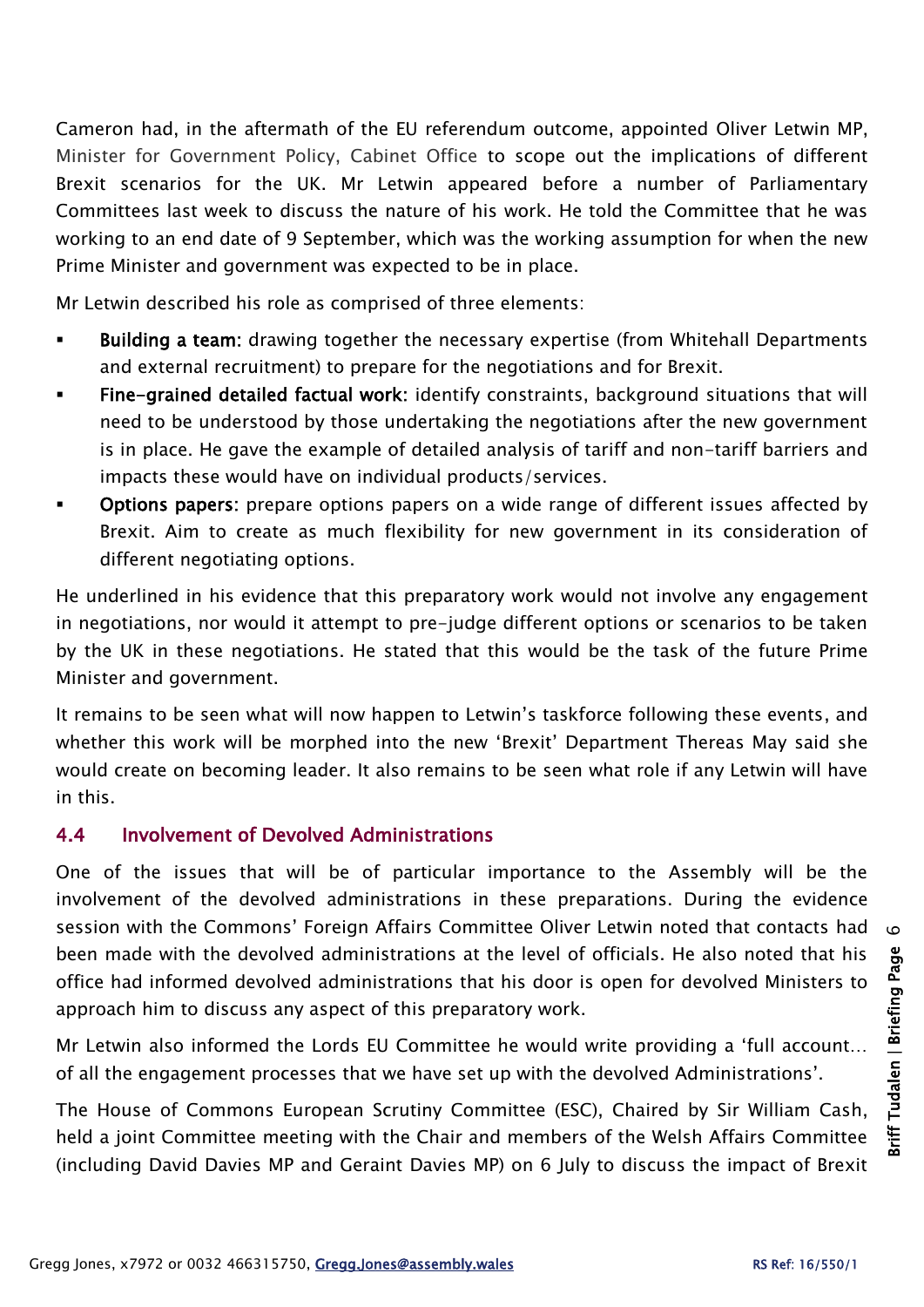on the steel crisis. This session was with Anna Soubry MP, Minister for Small Business, Industry and Enterprise.

The ESC has also launched a [consultation](http://www.parliament.uk/business/committees/committees-a-z/commons-select/european-scrutiny-committee/news-parliament-20151/scrutiny-consultation-launch-16-17/) (deadline 30 September) on how EU scrutiny should adapt to Brexit.

## 4.5 Petition for a second referendum

The House of Commons Petitions Committee announced on Tuesday that Parliament will debate on 5 September an e-petition calling for a [second EU referendum](https://petition.parliament.uk/petitions/131215) to be held following the Brexit vote. The petition received the support of over 4.1 million people. Under the new [e-petitions system](http://www.parliament.uk/get-involved/have-your-say/petitions/e-petitions/) introduced by the Commons in July 2015 the Petitions Committee will consider all e-petitions for debate in Parliament where the number of signatures is over 100,000.

# 5. Scotland

Scottish First Minister Nicola Sturgeon met European Commission President Jean-Claude Juncker and European Parliament President Martin Schulz the week following the EU Referendum. The meeting with Juncker was seen as being particularly symbolic, as it took place the same day as Cameron was in Brussels for the European Council meeting.

Sturgeon is making the case for Scotland's continued membership of the EU, despite the UK vote to leave.

Speaking after the meetings [Sturgeon said:](https://firstminister.gov.scot/3181-2/)

For my part, I've emphasised that Scotland voted to remain part of EU. If there is a way for Scotland to stay, I am determined to find it. We are in uncharted territory, and none of this is easy. My task is to bring principles, purpose and clarity to the situation, and to speak for all of Scotland… My concern at this stage is to ensure that once the UK negotiation with the EU starts, all the options are on the table. I don't underestimate the challenges but I am heartened by the discussions. Here, I've found a willingness to listen: open doors, open ears and open minds.

However, comments by Juncker and other EU leaders, including the Spanish Prime Minister Mariano Rajoy, and French President Francois Hollande ruled out the possibility of negotiations with Scotland separately to the UK. Quoted in the Guardian (29 June 2016), Juncker stated:

Scotland won the right to be heard in Brussels. So I will listen carefully to what the first minister will tell me but we don't have the intention, neither Donald [Tusk, president of the European council,] nor myself, to interfere in the British process. That is not our job.

Mariano Roy was also quoted as saying:

I want to be very clear: Scotland does not have the competence to negotiate with the European Union. Spain opposes any negotiation by anyone other than the government of the United Kingdom… I am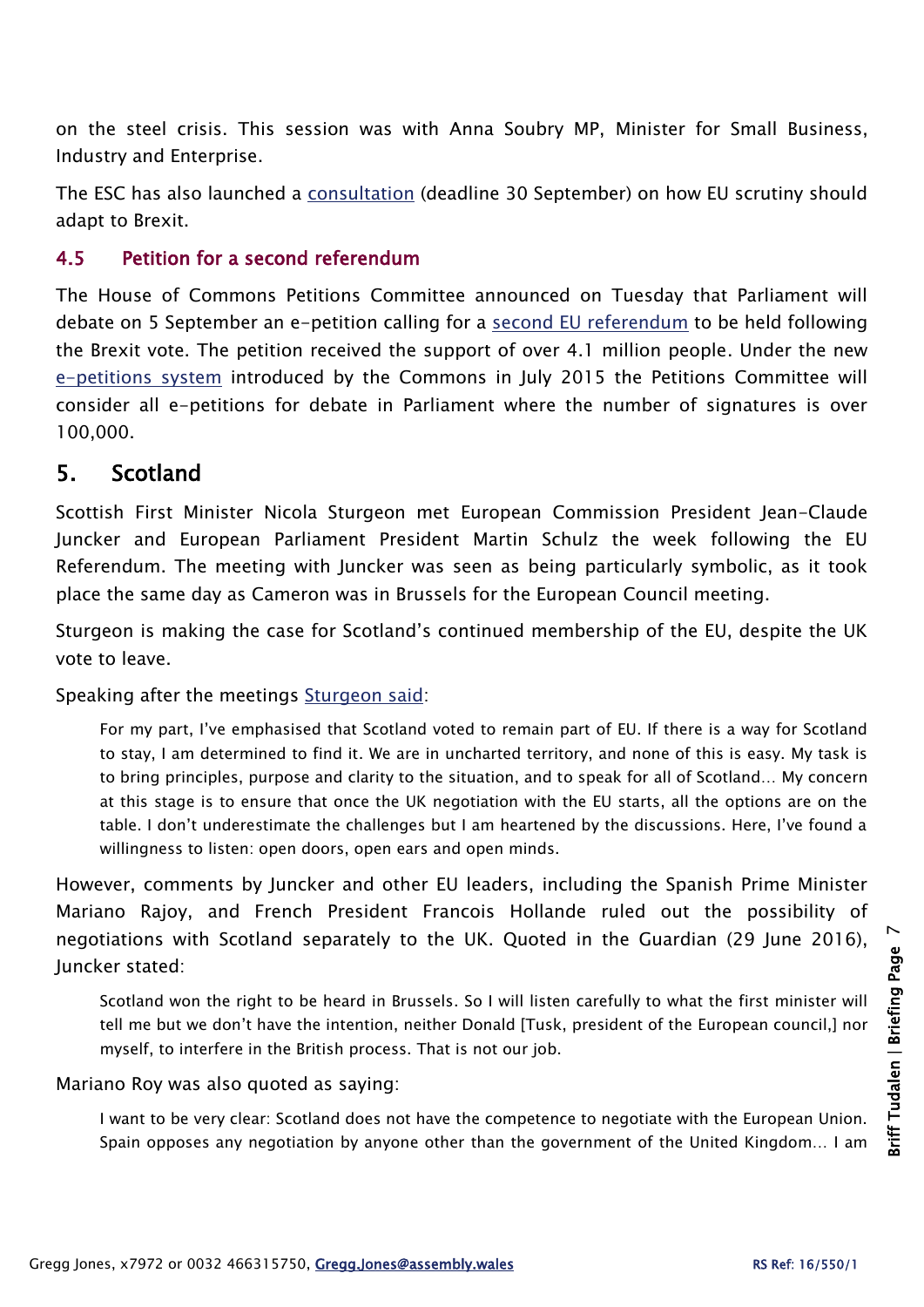extremely against it, the treaties are extremely against it and I believe everyone is extremely against it. If the United Kingdom leaves … Scotland leaves

The Scottish First Minister has also raised the possibility of a second independence referendum in a [speech](http://www.snp.org/statement_on_euref_result_and_it_s_implications_for_scotland) following the outcome of the EU referendum on 24 June:

…when the Article 50 process is triggered… the UK will be on a two year path to the EU exit door.

If [the Scottish] Parliament judges that a second referendum is the best or only way to protect our place in Europe, it must have the option to hold one within that timescale.

That means we must act now to protect that position. I can therefore confirm today that in order to protect that position we will begin to prepare the required legislation to enable a new independence referendum to take place if and when Parliament so decides.

The Scottish Government also raised the possibility that the Scottish Parliament could refuse to give a Legislative Consent Motion to the future repeal of the 1972 European Communities Act.

# 6. Northern Ireland

The implications of Brexit to Northern Ireland (and Ireland) has also been prominent in the news. The land border and the Peace Process provide particular challenges that will need to be addressed in the Brexit negotiations, whilst Northern Ireland like Wales is a beneficiary of significant sums of EU investment, through the Common Agricultural Policy, Structural Funds and the PEACE Programme.

Brexit was discussed at the meeting of the British Irish Parliamentary Assembly held in Dublin last week (which a number of Assembly Members attended), and at the North-South Ministerial Council (a meeting bringing together the Irish Taoiseach, Enda Kenny, and Northern Ireland First Minister Arlene Foster (DUP) and Deputy First Minister Martin McGuinness (Sinn Féin).

One of the ideas that has been floating is the creation of an All-Ireland Forum on Brexit, an initiative of the Irish Taoiseach (according to media reports), although this has not yet been formally raised as a suggestion.

Deputy First Minister Martin McGuinness has called for a 'border poll' (i.e. an Irish Unity poll). Under the Good Friday Agreement a referendum can be held to unite Northern Ireland with Ireland where the Secretary of State for Northern Ireland considers that

…a majority of those voting would express a wish that Northern Ireland should cease to be part of the United Kingdom and form part of a united Ireland. [Schedule 1 paragraph 2. Belfast Agreement 1998]

Following the Brexit vote the Irish Government reported a surge in the number of applications from UK citizens for Irish passports, notably in Belfast and London. Irish Foreign Minister Charlie Flanagan stated: